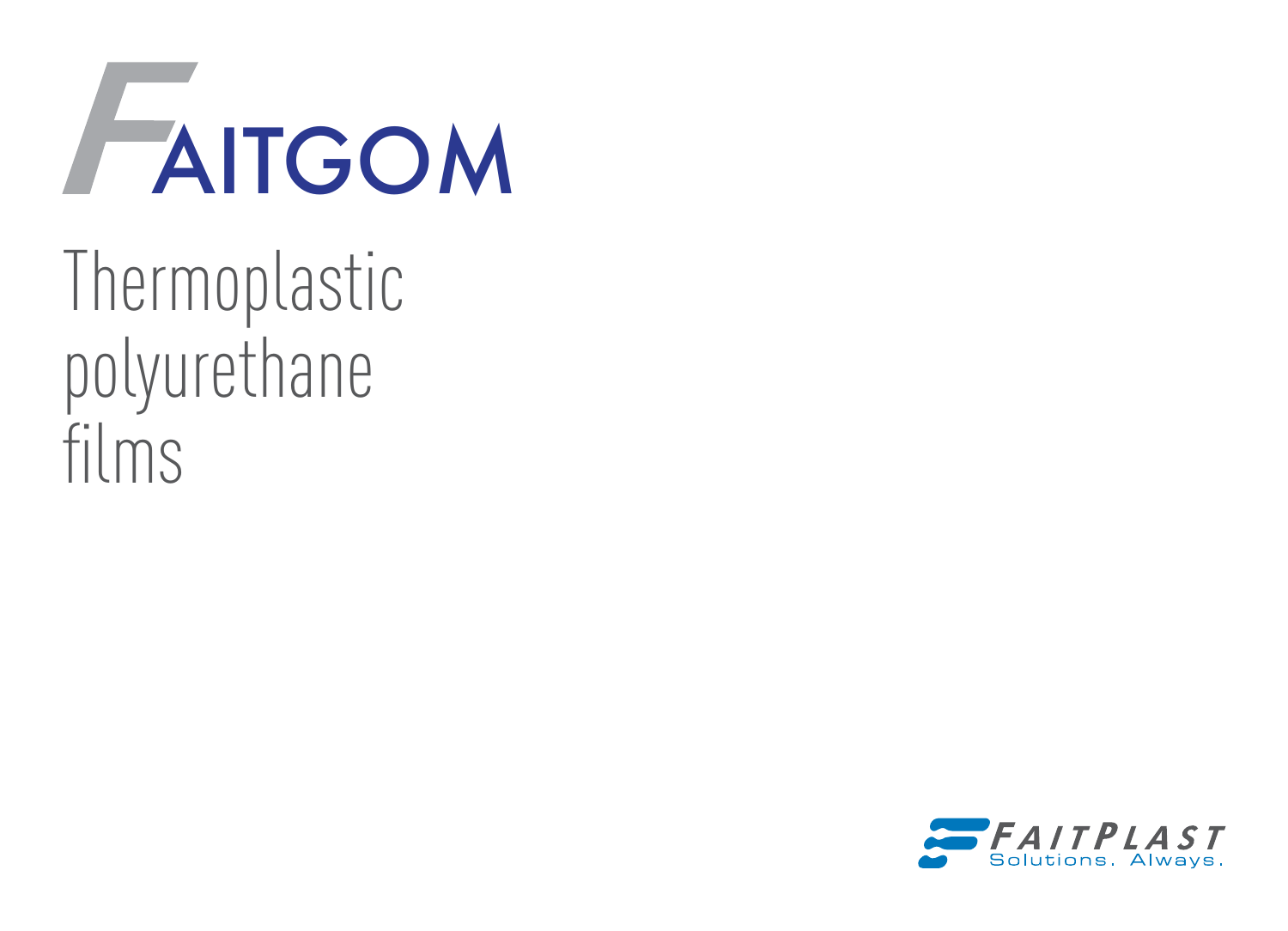## FAITGOM FILMS

Faitgom is a family of thermoplastic polyurethane films (TPU) able to combine the advantages of plastic material with the properties of vulcanized rubber. They are conceived ad-hoc for the most sophisticated markets. The formulation and application know-how developed by Fait Plast, allow us to offer a wide range of solutions targeted to optimize the production process and the product performance of our clients. The polymeric matrix of Faitgom is normally divided in **polyester** (characterized by resistance to abrasion, hydro-carbons, and high mechanical performances) **polyether** (with high resistance to hydrolysis, bacteria, and excellent flexibility) **alifatic** (outstanding UV resistance).

#### **Type G**

polyester grade, characterized by a very high mechanical and abrasion resistance, resistance to oils and to chemical agents, good performance at low temperatures.

### **Type E**

polyether grade, softer than polyester, stable to hydrolysis and resistant to fungi and bacteria attack. Excellent flexibility at low temperatures. Some **special grades** of Faitgom combine a mix of polyester and polyether main characteristics. Faitgom films easily work with the clients existing technologies, such as flame lamination, heat lamination, hot melt, solvent or adhesive. They can be welded onto other materials or onto themselves; they can be thermoformed, back foamed. The ease to work with Faitgom films is due to the thermoplastic nature of the Eastover, therefore they can be worked upon several times, after the first application.

### **Type A** aliphatic degrees, optically transparent, extremely resistant to

sunlight.

### **Type TM**

double layer film, with a barrier layer and a thermo adhesive low temperature layer. The melting point difference between the two layers can be adjusted to the requirements of the customer.

Upon request, the Faitgom films can be customized with colors, with various levels of slippery effect, opacity and resistance to ultraviolet radiation. Some grades are available with a flame retardant version.

Faitgom films are often supplied with a polyethylene carrier. This allows the protection of the roll and makes the machinability easier.

**Thickness:** minimum 15 my. **Width:** from 3 to 2200 mm **Core:** 76 mm or 152 mm **Roll Length:** depending on the thickness, from 250, 500, 1000 or 2000 meters.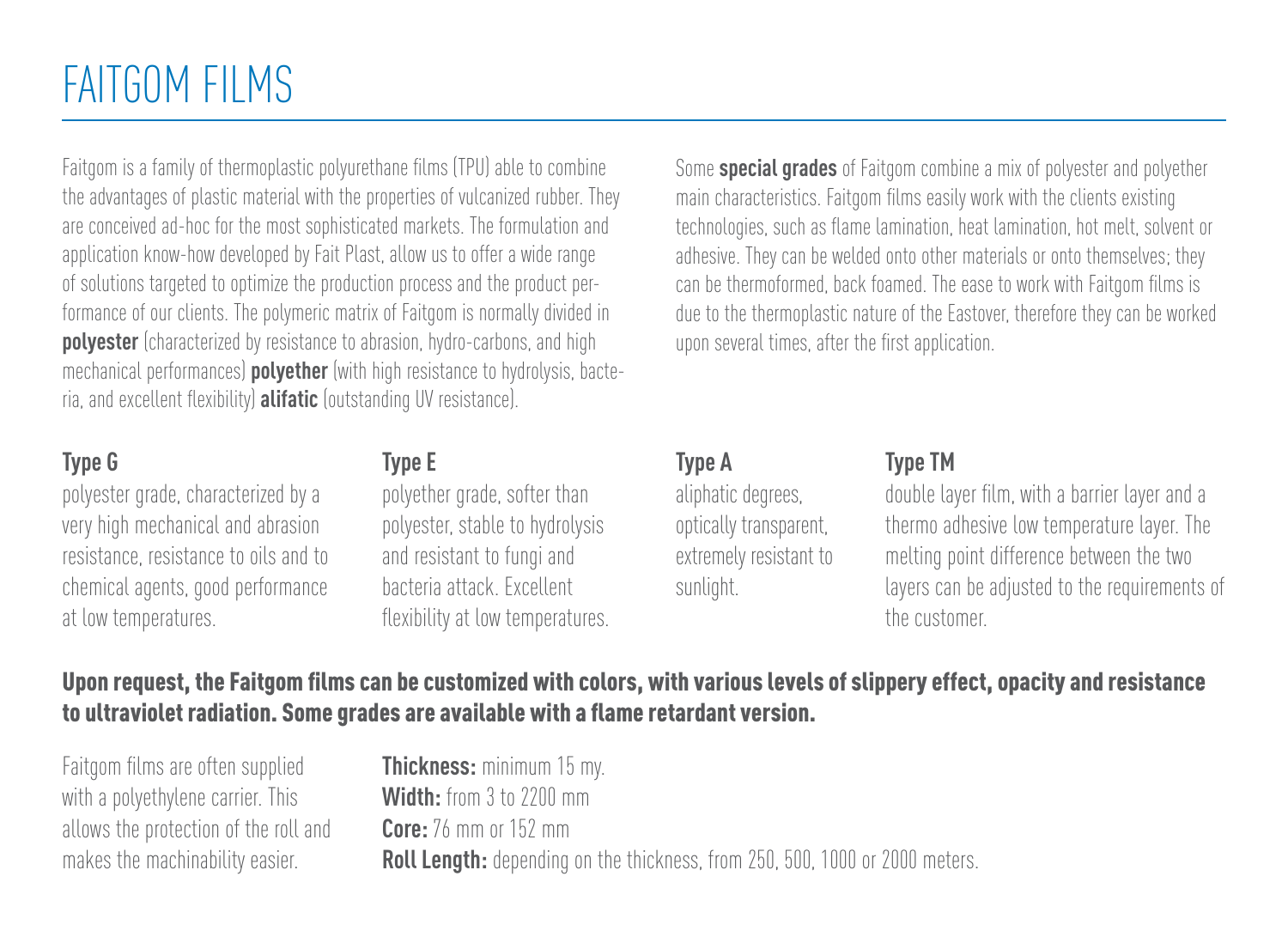# PROPERTIES







Water proof & breathable



Q.



Abrasion resistance



Bacteria & hydrolysis resistance



 $M$ Washable resistance

Weldable with different tecnology

 $\textbf{Recictable} % \begin{minipage}[c]{0.5\linewidth} \centering \includegraphics[width=\textwidth]{figures/cdf} \end{minipage} % \vspace{-1em} \caption{The \textit{Cov} of the \textit{Cov} model, the \textit{Cov} model, the \textit{Cov} model, the \textit{Cov} model, the \textit{Cov} model, the \textit{Cov} model, the \textit{Cov} model, the \textit{Cov} model, the \textit{Cov} model, the \textit{Cov} model, the \textit{Cov} model, the \textit{Cov} model, the \textit{Cov} model, the \textit{Cov} model, the \textit{Cov} model, the \text$ 

 $\label{thm:colorable} \textbf{Colorable}$ 

Tough